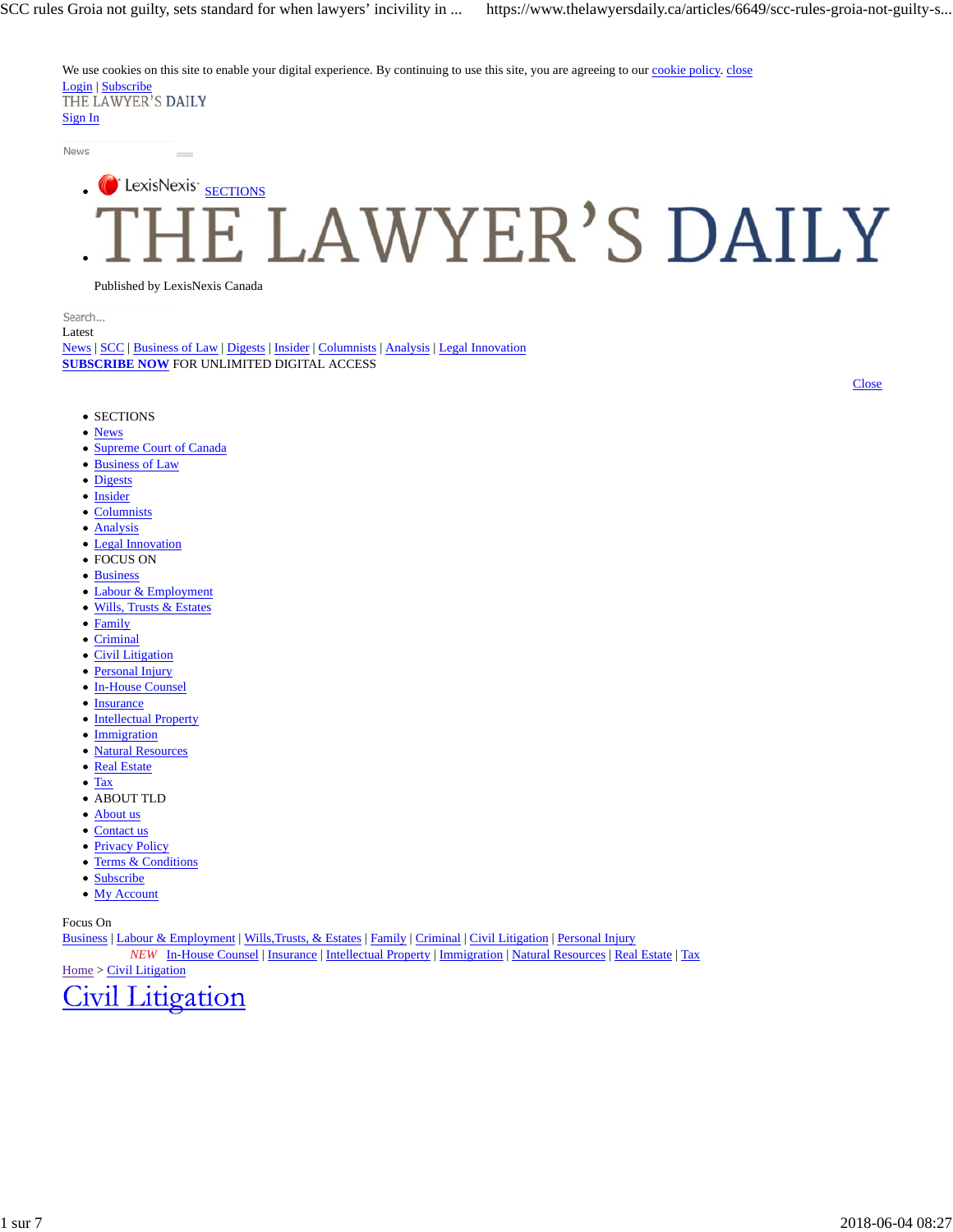

# SCC rules Groia not guilty, sets standard for when lawyers' incivility in court becomes professional misconduct

Friday, June 01, 2018 @ 10:07 AM | By Cristin Schmitz

Last Updated: Friday, June 01, 2018 @ 3:56 PM

Share Print Tweet Email Lexis Advance® Quicklaw®

**Research Pod**

**Case(s):**

Groia v. Law Society of Upper Canada 2018 SCC 27

Don't have Lexis Advance Quicklaw? Click here to learn more

The Supreme Court of Canada has overturned the Law Society of Ontario's (LSO) controversial professional misconduct conviction of Toronto securities litigator Joe Groia in a much-anticipated ruling which clarifies the approach and standard for determining when lawyers' uncivil courtroom conduct crosses over into professional misconduct.

The top court's 6-3 landmark judgment, authored by Justice Michael Moldaver, a former criminal defence barrister, allows the appeal of Groia — with legal costs throughout, against a 2012 professional misconduct conviction by an LSO hearing panel which was upheld in 2013 by a law society appeal panel: *Groia v. Law Society of Upper Canada* 2018 SCC 27.

At the *Groia* appeal hearing last November, various tests were proposed — ranging from restrictive to expansive — by the LSO and Groia and more than a dozen interveners, including attorneys general and Canada's major civil liberties and bar groups, for determining when zealous courtroom advocacy crosses the line into professional misconduct that can be sanctioned by law societies.

Ultimately eight of the Supreme Court's nine judges expressly endorsed the multi-factored, "flexible and precise" approach to determining lawyer incivility, that was devised by the LSO hearing panel below — an approach which employs a context-specific inquiry, rather than a stand-alone test and rigid definition.

"It sets a reasonably precise benchmark that instructs lawyers as to the permissible bounds of ethical courtroom behaviour by articulating a series of contextual factors — what the lawyer said, the manner and frequency in which it was said, and the presiding judge's reaction to the lawyer's behaviour — that ought generally to be considered when evaluating a lawyer's conduct, and by describing how those factors operate when assessing a lawyer's behaviour," Justice Moldaver observed.

"The approach, with which I take no issue, targets the type of conduct that can compromise trial fairness and diminish public confidence in the administration of justice. It allows for a proportionate balancing of the Law Society's mandate to set and enforce standards of civility in the legal profession with a lawyer's right to free speech. It is also sensitive to the lawyer's duty of resolute advocacy and the client's constitutional right to make full answer and defence."

Justice Moldaver stressed that trials are to be conducted "in a civilized manner" to resolve disputes in a peaceful and orderly way — without strife, belligerent behaviour, unwarranted personal attacks and other disruptive and discourteous conduct.

"By the same token, trials are not — nor are they meant to be — tea parties," he stipulated. "Care must be taken to ensure that free expression, resolute advocacy and the right of an accused to make full answer and defence are not sacrificed at the altar of civility."

Justice Moldaver went on to underscore that "for criminal defence lawyers, fearless advocacy extends beyond ethical obligations into the realm of constitutional imperatives." Their duty can frequently require defence counsel to criticize how state actors do their jobs — ranging from routine Charter applications (alleging, for example, unconstitutional searches, detentions or arrests) to serious allegations of prosecutorial misconduct. "Defence lawyers must have sufficient latitude to advance their clients' right to make full answer and defence by raising arguments about the propriety of state actors' conduct without fear of reprisal," Justice Moldaver admonished.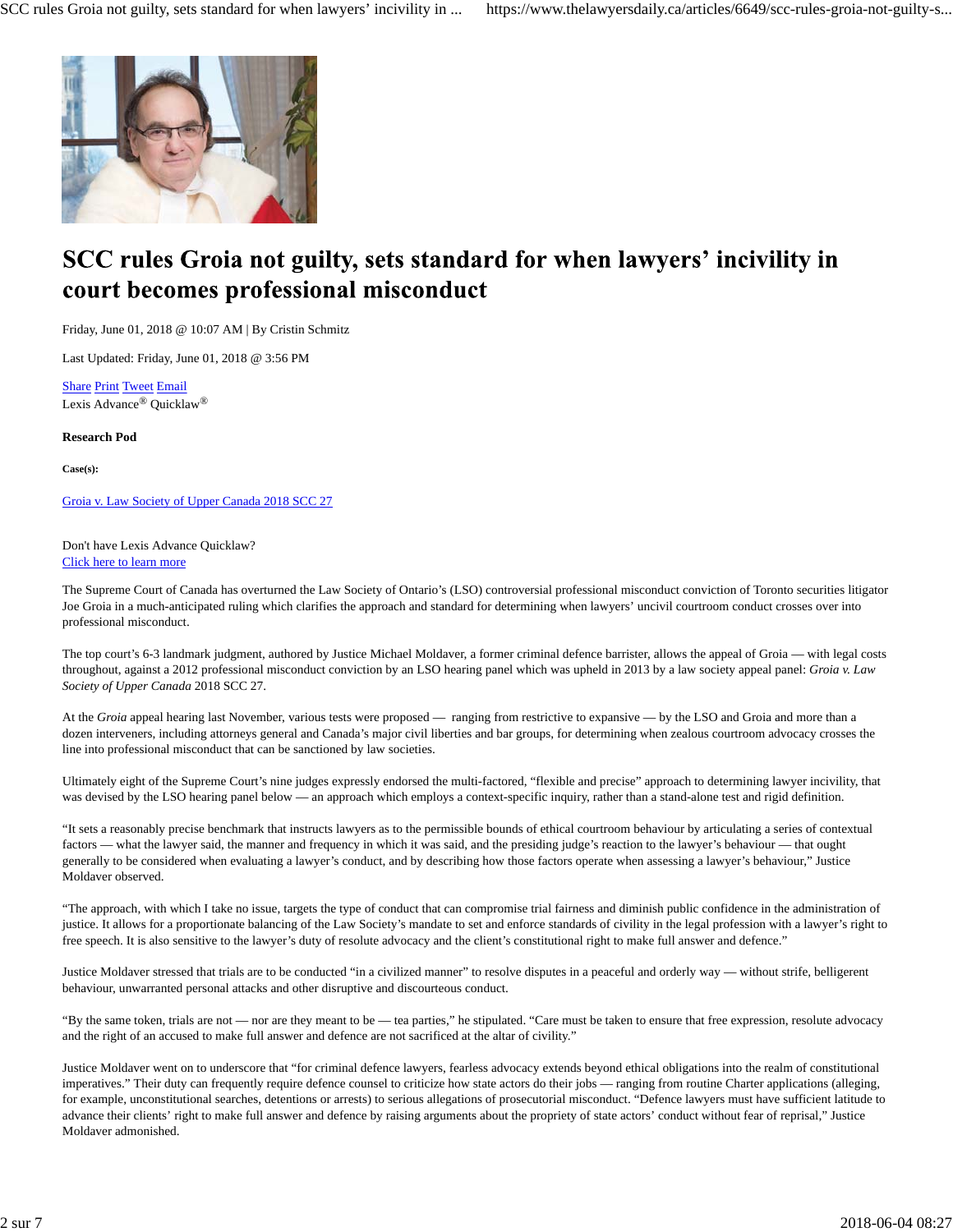

Joe Groia

Groia had been hit with a one-month suspension and \$200,000 in costs for allegedly contravening the law society's prohibition of lawyer "incivility" during his successful defence of John Felderhof in a high-profile Ontario Securities Commission (OSC) insider training prosecution sparked by the Bre-X goldmine collapse. During the lengthy and hard-fought proceeding, Groia made unfounded allegations that the prosecutors misconducted themselves in relation to disclosure of documents and other evidentiary issues.

Groia, who told *The Lawyer's Daily* he received many messages congratulating him on his June 1 victory, said the Supreme Court has underscored the importance of fearless, "zealous, and resolute" advocacy — as well as the critical and unique role the defence bar plays in the justice system.

"What I come back to is the interests of [my former client] John Felderhof, frankly the interests of all Canadian clients," said Groia. "I think this decision goes a long way to saying to all Canadians that the ability of defence lawyers to represent clients like Mr. Felderhof has now been very clearly and emphatically set out by the Supreme Court."

In Groia's view, the court's "message is that [lawyer] civility does have an important role to play in the legal system and in the judicial system, but where there is a conflict between civility and our duties to defend our clients' interests, the Supreme Court has made it very clear that it's going to require very serious misconduct before a defence lawyer can be criticized for doing his or her job. And when it's necessary for them to challenge a prosecutor, when it's necessary for them to defend their clients' rights by alleging prosecutorial misconduct, they now have a very clear statement from our highest court that that is something they can do and, except in very rare cases, they should not be looking over their shoulders when they do it."



#### Earl Cherniak

Groia acknowledged that fighting the misconduct charge on principle all the way up to the top court took its toll, including major stress and disruption to his life and practice, and heavy financial costs (including an estimated \$2 million worth of unbilled and billed legal work).

"It's been a long and very emotional process for me," he said. "It's been 17 years since it first really got started and I have to say I have learned a lot about being a client in the legal system."

He noted he was very grateful for the support he received over the years, and thanked his counsel Earl Cherniak of Toronto's Lerners, and former counsel Jasmine Akbarali (now a judge).

The LSO said in a prepared statement that it "welcomes the Supreme Court's recognition of the importance of civility in the courts and its decision to endorse the Law Society Tribunal Appeal Panel's test for incivility in court. This decision upholds the Law Society's jurisdiction to regulate the legal professions' conduct in court."

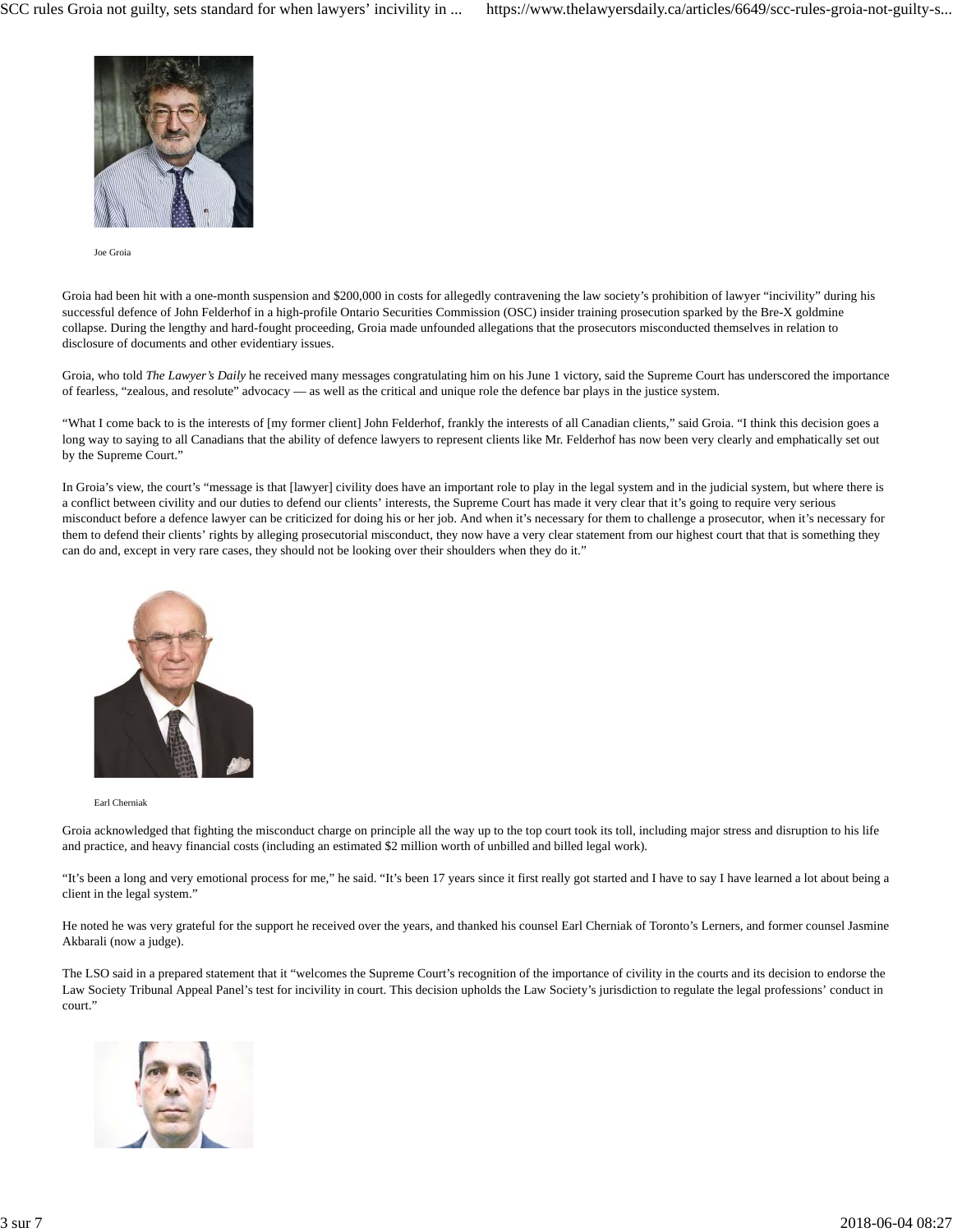Frank Addario

Toronto's Frank Addario, counsel for the intervener Criminal Lawyers' Association of Ontario, said the court "gave a victory to fearless defence advocacy. The court reinforced what we are taught in civics: a strong defence bar is indispensable to democracy. We have to be free to criticize the way state actors do their job."

Addario told *The Lawyer's Daily* the test for incivility endorsed by the court will not generate more rude lawyering. "Probably less," he opined. "This was a 10 year ordeal for Groia. No one wants that. There is an unstoppable movement toward more civility. But this case had overtones of good faith mistakes. The majority guarantees that rude lawyers cannot go wild. But, being wrong is not per se uncivil."

Added Addario, "as Justice Moldaver points out, defence counsel are not going to raise novel arguments if they are constantly looking over their shoulder to see if [their professional] regulator approves."



Justice Michael Moldaver

Toronto's Allan Rouben, counsel for the intervener Ontario Trial Lawyers' Association (OTLA), noted that the majority and dissenting judges of the Supreme Court agreed, as OTLA did, that the LSO's appeal panel adopted the correct test for a finding of professional misconduct. "The outcome turned on the application of the test," Rouben said. "We agree with the majority statement at para. 67 that 'Incivility diminishes the public perception of the justice system as a fair dispute resolution and truth seeking mechanism.' "

The Supreme Court did not accept the argument of the intervener Canadian Civil Liberties Association (CCLA) that the threshold for disciplining a lawyer for incivility based on in-court statements should set be very high: i.e. only in the clearest of cases, where the alleged incivility seriously undermines the administration of justice or is likely to result in a miscarriage of justice.

However, the CCLA said the top court did recognize the central importance of allowing lawyers the freedom to express themselves, particularly in defence of their clients' rights, and that incivility prosecutions should target behaviour that has a negative impact on the administration of justice or the fairness of a particular proceeding.



Sylvie Champagne

"Although the ultimate result in this case is encouraging, the CCLA remains concerned that the approach adopted by the court may not give sufficient guidance to lawyers about the boundaries of acceptable conduct and ultimately affect how clients are represented," the group said in a press statement. "It will be important to monitor how legal regulators interpret the decision and what effect it has on counsel, particularly those engaged in criminal defence work."

Sylvie Champagne, counsel for the intervener Barreau du Québec, told *The Lawyer's Daily* the legal regulator is satisfied with the court's judgment and pleased that it recognizes and maintains law societies' jurisdiction over courtroom misconduct. "We are also satisfied with the standard of review [adopted by the court], which is reasonableness," she said.

Adopting, and elaborating on, the approach and standard for lawyer incivility devised below by the LSO's appeal panel, Justice Moldaver said the appeal panel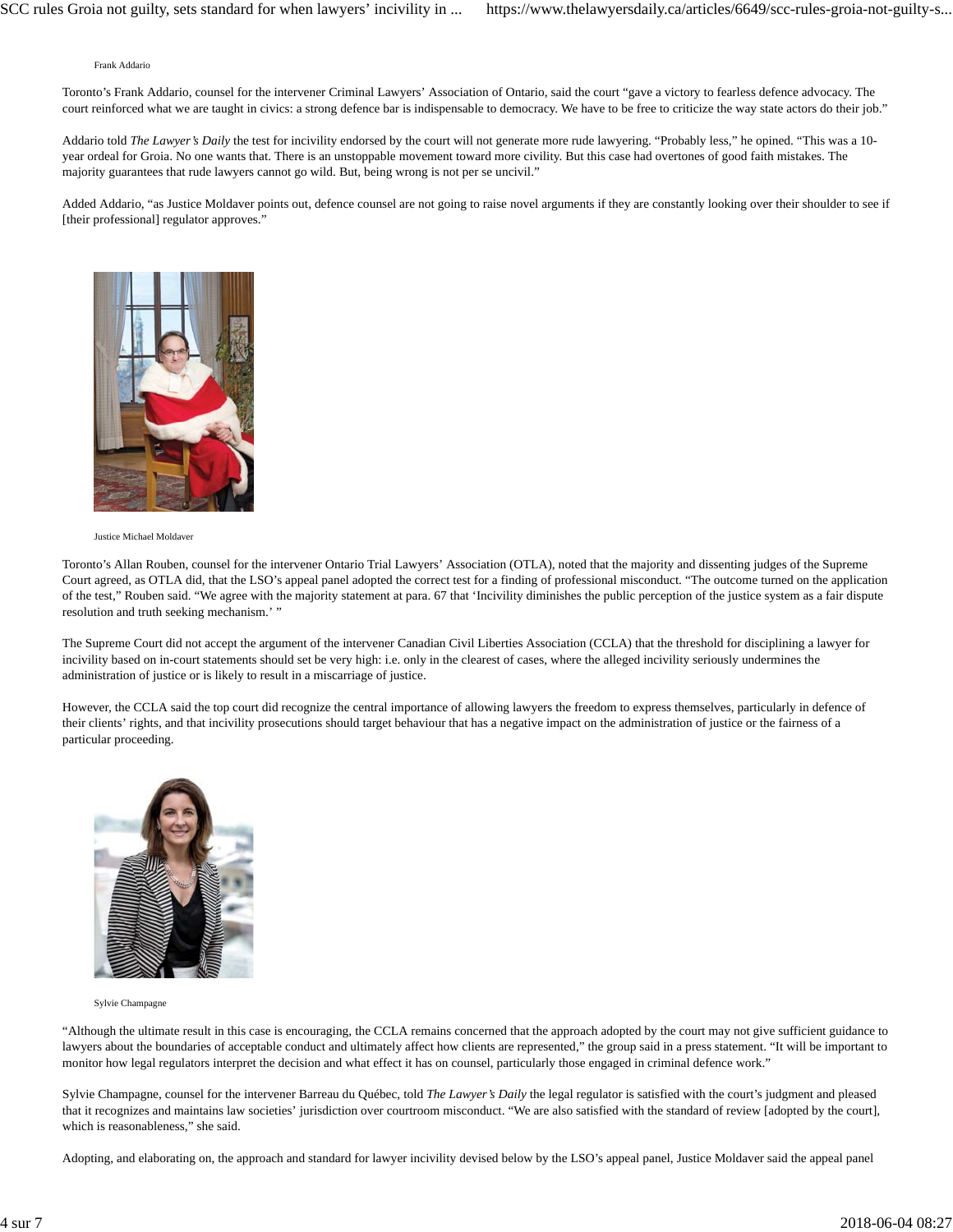however applied that test unreasonably to find Groia guilty of professional misconduct; that is, notwithstanding that the appeal panel accepted that Groia's allegations of prosecutorial misconduct were made in good faith, the panel used his honest but erroneous views about the disclosure and admissibility of documents to conclude that his allegations lacked a reasonable basis. "Mr. Groia's allegations were made in good faith and they were reasonably based. As such, the allegations themselves could not support a finding of professional misconduct," Justice Moldaver held.



Allan Rouben

Justice Moldaver held that the "reasonable basis" requirement "is not an exacting standard. I understand the appeal panel to have meant that allegations made without a reasonable basis are those that are speculative or entirely lacking a factual foundation. Crucially, as the appeal panel noted, allegations do not lack a reasonable basis simply because they are based on legal error. In other words it is not professional misconduct to challenge an opposing counsel's integrity based on a sincerely held but incorrect legal position so long as the challenge has a sufficient legal foundation, such that if the legal position were correct, the challenge would be warranted."

The majority said the appeal panel properly adopted a "flexible and precise" approach — rather than rigid definition — of when incivility amounts to professional misconduct — which employs a context-specific inquiry.



Justice Andromache Karakatsanis

In a vigorous dissent which argued that the majority reformulated and then misapplied the appeal panel's standard and approach for lawyer incivility, Justices Andromache Karakatsanis, Clément Gascon and Malcolm Rowe held that the appeal panel had reasonably found Groia guilty, based on the test the panel had devised. (Justice Suzanne Côté wrote separate reasons for overturning the finding of professional misconduct against Groia.)

*Photo of Justice Michael Moldaver by Phillipe Landreville Photo of Justice Andromache Karakatsanis by David Balfour Photography*

#### **Related Articles**

- Law societies get bumpy ride at SCC hearing of Groia 'incivility' test case
- SCC poised to hear landmark Groia case on lawyer 'incivility'
- REGULATION OF PROFESSION Law societies and governing bodies Disciplinary procedure What constitutes misconduct
- Groia case highlights tension between a lawyer's duty to both client and court | Julius Melnitzer
- 'Incivility' case heads to top court

## **Focus On**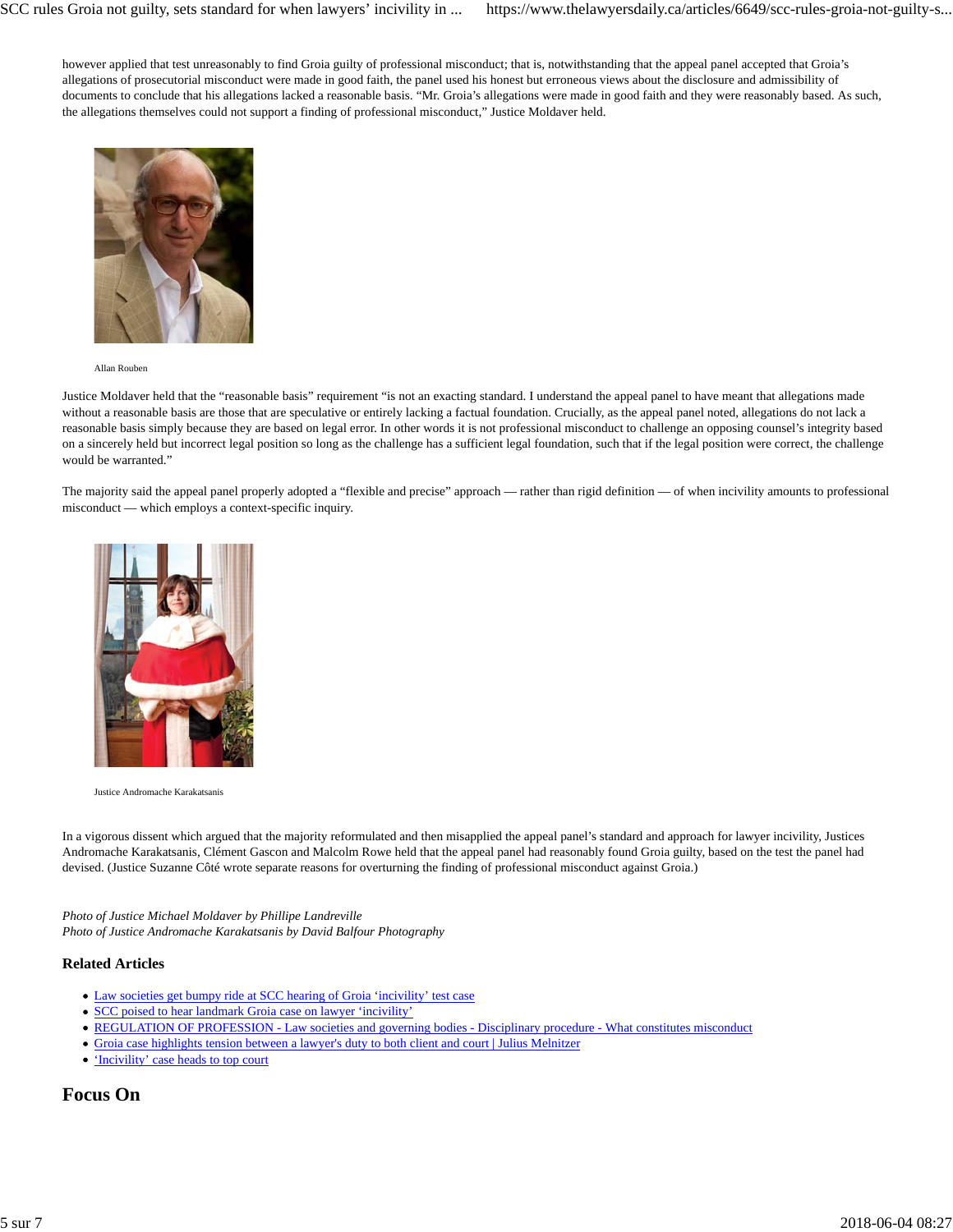

Business Harper Grey adds five associates





G



Civil Litigation SCC rules courts have limited power to review fairness of decisions of voluntary associations

Civil Litigation Experts say outcome in 'Scud Stud' defamation case cautionary tale for media, lawyers

News | SCC | Business of Law | Digests | Insider | Columnists | Analysis | Legal Innovation

© 2018 LexisNexis Canada. About | Terms of Use | Privacy

| Cookie Policy  $\mathsf{x}$ 

**Already have access? Click here to sign in**

## **Get instant access**

Register Now!

## **Get free access to The Lawyer's Daily**

Enter your details below and select your area(s) of interest to receive daily newsletters

Email required

We take your privacy seriously. As detailed in our Privacy Policy we will use your personal information to administer your account and provide the products and services that you have requested from us.

Register Now!